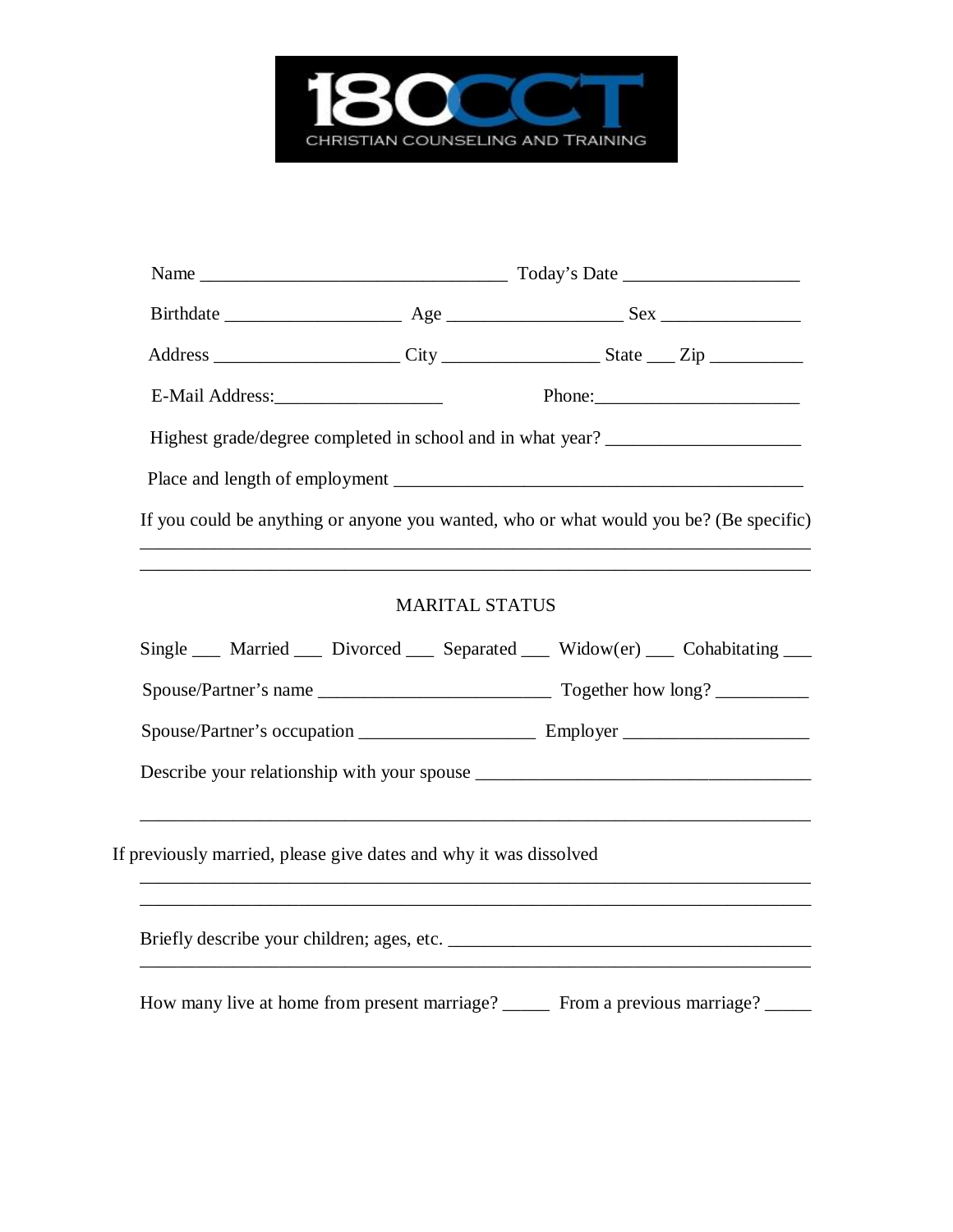

## FAMILY HISTORY

| Brother's ages: ____, ___, ___, ___, _____, Sister's ages: ___, ___, ___, ___, ___ |  |
|------------------------------------------------------------------------------------|--|
|                                                                                    |  |

Circle your placement: 1 2 3 4 5 6 7 8 9 10 11 12

What kind of relationship did/do you have with your sisters and brothers? \_\_\_\_\_\_\_\_\_\_\_\_\_\_\_\_\_\_\_\_\_\_\_\_\_\_\_\_\_\_\_\_\_\_\_\_\_\_\_\_\_\_\_\_\_\_\_\_\_\_\_\_\_\_\_\_\_\_\_\_\_\_\_\_\_\_\_\_\_\_\_\_

How old were you when you left your parental home and why? \_\_\_\_\_\_\_\_\_\_\_\_\_\_\_\_\_\_\_\_\_\_\_\_\_\_\_\_\_\_\_\_\_\_\_\_\_\_\_\_\_\_\_\_\_\_\_\_\_\_\_\_\_\_\_\_\_\_\_\_\_\_\_\_\_\_\_\_\_\_\_\_

\_\_\_\_\_\_\_\_\_\_\_\_\_\_\_\_\_\_\_\_\_\_\_\_\_\_\_\_\_\_\_\_\_\_\_\_\_\_\_\_\_\_\_\_\_\_\_\_\_\_\_\_\_\_\_\_\_\_\_\_\_\_\_\_\_\_\_\_\_\_\_\_

\_\_\_\_\_\_\_\_\_\_\_\_\_\_\_\_\_\_\_\_\_\_\_\_\_\_\_\_\_\_\_\_\_\_\_\_\_\_\_\_\_\_\_\_\_\_\_\_\_\_\_\_\_\_\_\_\_\_\_\_\_\_\_\_\_\_\_\_\_\_\_\_

What kind of relationship did/do you have with your father and mother? \_\_\_\_\_\_\_\_\_\_\_\_\_\_\_\_\_\_\_\_\_\_\_\_\_\_\_\_\_\_\_\_\_\_\_\_\_\_\_\_\_\_\_\_\_\_\_\_\_\_\_\_\_\_\_\_\_\_\_\_\_\_\_\_\_\_\_\_\_\_\_\_

\_\_\_\_\_\_\_\_\_\_\_\_\_\_\_\_\_\_\_\_\_\_\_\_\_\_\_\_\_\_\_\_\_\_\_\_\_\_\_\_\_\_\_\_\_\_\_\_\_\_\_\_\_\_\_\_\_\_\_\_\_\_\_\_\_\_\_\_\_\_\_\_

\_\_\_\_\_\_\_\_\_\_\_\_\_\_\_\_\_\_\_\_\_\_\_\_\_\_\_\_\_\_\_\_\_\_\_\_\_\_\_\_\_\_\_\_\_\_\_\_\_\_\_\_\_\_\_\_\_\_\_\_\_\_\_\_\_\_\_\_\_\_\_\_ \_\_\_\_\_\_\_\_\_\_\_\_\_\_\_\_\_\_\_\_\_\_\_\_\_\_\_\_\_\_\_\_\_\_\_\_\_\_\_\_\_\_\_\_\_\_\_\_\_\_\_\_\_\_\_\_\_\_\_\_\_\_\_\_\_\_\_\_\_\_\_\_

Was your parental home broken? \_\_\_\_ If yes, give your age and how you felt \_\_\_\_\_\_

Did your mother or father remarry? \_\_\_\_\_ Your age then? \_\_\_\_\_

How did you feel about your step parent? \_\_\_\_\_\_\_\_\_\_\_\_\_\_\_\_\_\_\_\_\_\_\_\_\_\_\_\_\_\_\_\_\_\_\_\_\_\_

#### SPIRITUAL INVENTORY

\_\_\_\_\_\_\_\_\_\_\_\_\_\_\_\_\_\_\_\_\_\_\_\_\_\_\_\_\_\_\_\_\_\_\_\_\_\_\_\_\_\_\_\_\_\_\_\_\_\_\_\_\_\_\_\_\_\_\_\_\_\_\_\_\_\_\_\_\_\_\_\_

Religion raised in: \_\_\_\_\_\_\_\_\_\_\_\_\_\_\_\_ Where are you attending now? \_\_\_\_\_\_\_\_\_\_\_\_\_\_

What is the pastor's name? \_\_\_\_\_\_\_\_\_\_\_\_\_\_\_\_\_\_\_\_\_

What type of church attendee are you? Regular \_\_\_ Frequent \_\_\_ Occasional \_\_ Infrequent \_\_\_

Are you a Christian? Yes \_\_\_ No \_\_\_ Not sure \_\_\_

Please answer Yes or No?

- \_\_\_ I have a personal relationship with God through Jesus Christ, my Lord and Savior.
- \_\_\_ I believe that God loves me.
- \_\_\_ I believe that God has forgiven all my sins.
- \_\_\_ I know that I am going to Heaven.
- \_\_\_ I know that I do not have to work to earn God's love.
- \_\_\_ I spend time each day reading the Holy Scriptures.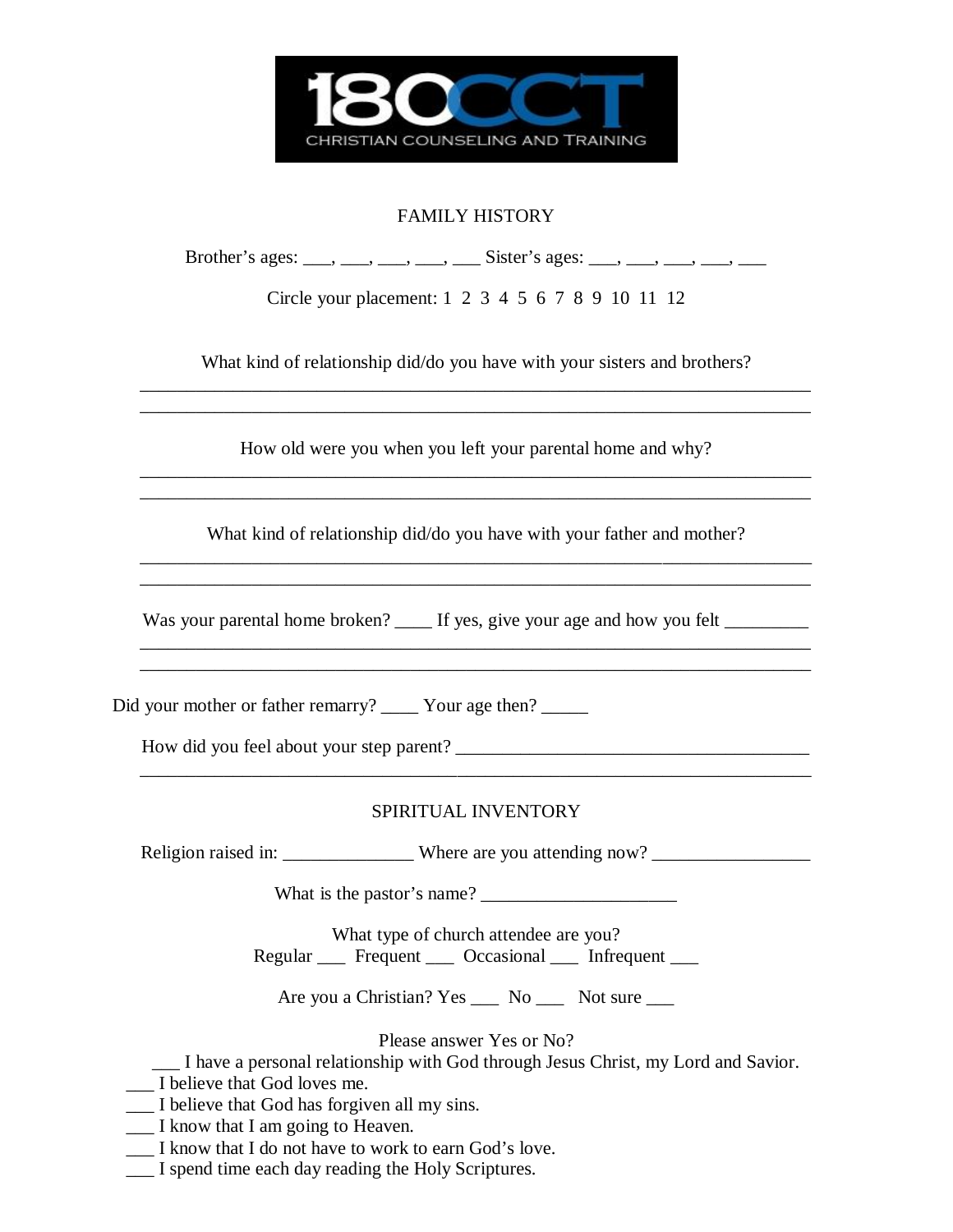

- \_\_\_ I believe that God is angry with me.
- \_\_\_ I am angry at God.
- \_\_\_ God is never there when I need Him.
- \_\_\_ God is always there when I need Him.
- \_\_\_ I feel unworthy to be God's child.
- \_\_\_ I know that God forgives me, if I ask.
- \_\_\_ I have been involved with occult practices.
- \_\_\_ I believe that I have an intimate relationship with God.

Please write any additional thoughts you would like to share: \_\_\_\_\_\_\_\_\_\_\_\_\_\_\_\_\_\_\_

### PHYSICAL INVENTORY

\_\_\_\_\_\_\_\_\_\_\_\_\_\_\_\_\_\_\_\_\_\_\_\_\_\_\_\_\_\_\_\_\_\_\_\_\_\_\_\_\_\_\_\_\_\_\_\_\_\_\_\_\_\_\_\_\_\_\_\_\_\_\_\_\_\_\_\_\_\_\_\_

| Date of your most recent physical exam:                                                                                             |
|-------------------------------------------------------------------------------------------------------------------------------------|
| Do you have any disorders? ___ If yes, please explain: _________________________                                                    |
| List the names/purposes of medications or vitamins: _____________________________                                                   |
| Is there a family history of disease or addiction? If yes, what and whom?                                                           |
| ,我们也不能在这里的人,我们也不能在这里的人,我们也不能在这里的人,我们也不能在这里的人,我们也不能在这里的人,我们也不能在这里的人,我们也不能在这里的人,我们                                                    |
|                                                                                                                                     |
|                                                                                                                                     |
| I believe my overall general health is: poor <u>fair good</u> good sections excellent good<br>I generally sleep ____ hours a night. |
| Please answer Yes or No?                                                                                                            |
| I exercise on a regular basis.                                                                                                      |
| I eat foods that are healthy.                                                                                                       |
| ____I eat balanced meals on a regular basis.                                                                                        |
| ____I eat junk food on a regular basis.                                                                                             |
| I drink coffee. How much? __ How often? __                                                                                          |
| ____I drink alcohol. How much? ____ How often? ___                                                                                  |
| I smoke.                                                                                                                            |
| I have a complete physical yearly.                                                                                                  |
|                                                                                                                                     |

\_\_\_\_I have periodical dental exams.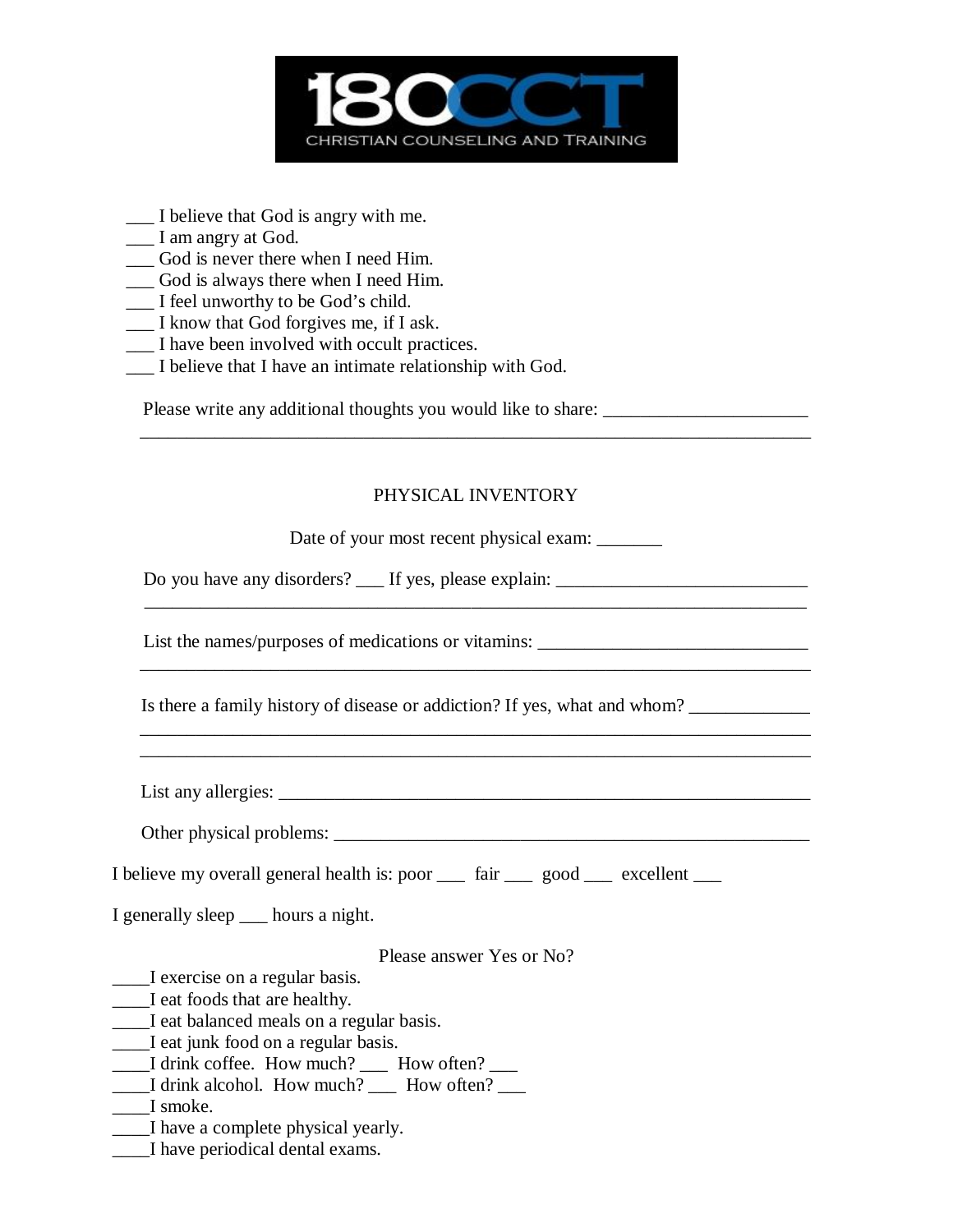

#### PERSONAL INFORMATION

Presently, I believe my spiritual condition is: poor fair average good excellent Presently, I believe my physical condition is: poor fair average good excellent Presently, I believe my emotional condition is: poor fair average good excellent

If a female, have you had any discontinued pregnancies, abortions, or been involved with someone who has had an abortion? Explain: \_\_\_\_\_\_\_\_\_\_\_\_\_\_\_\_\_\_\_\_\_\_\_\_\_\_\_\_\_\_\_\_\_\_\_\_

\_\_\_\_\_\_\_\_\_\_\_\_\_\_\_\_\_\_\_\_\_\_\_\_\_\_\_\_\_\_\_\_\_\_\_\_\_\_\_\_\_\_\_\_\_\_\_\_\_\_\_\_\_\_\_\_\_\_\_\_\_\_\_\_\_\_\_\_\_\_\_\_

If a male, have you ever been involved with someone who has had an abortion?

Have you ever been arrested for something other then a traffic violation? \_\_\_ What? \_\_\_ \_\_\_\_\_\_\_\_\_\_\_\_\_\_\_\_\_\_\_\_\_\_\_\_\_\_\_\_\_\_\_\_\_\_\_\_\_\_\_\_\_\_\_\_\_\_\_\_\_\_\_\_\_\_\_\_\_\_\_\_\_\_\_\_\_\_\_\_\_\_\_\_

Have you ever been institutionalized for any problem? Please explain.

Have you ever been involved with any activities associated with the occult? If yes, please explain (Ouija board, palm/psychic readings, tarot cards, new age religions, witchcraft).\_\_\_\_\_\_\_\_\_\_\_\_\_\_\_

\_\_\_\_\_\_\_\_\_\_\_\_\_\_\_\_\_\_\_\_\_\_\_\_\_\_\_\_\_\_\_\_\_\_\_\_\_\_\_\_\_\_\_\_\_\_\_\_\_\_\_\_\_\_\_\_\_\_\_\_\_\_\_\_\_\_\_\_\_\_\_\_

Do you look forward to the future? Yes  $\_\_$  No  $\_\_$ 

\_\_\_\_\_\_\_\_\_\_\_\_\_\_\_\_\_\_\_\_\_\_\_\_\_\_\_\_\_\_\_\_\_\_\_\_\_\_\_\_\_\_\_\_\_\_\_\_\_\_\_\_\_\_\_\_\_\_\_\_\_\_\_\_\_\_\_\_\_\_\_\_\_\_\_\_\_\_

Circle the time period you think about the most: Past Present Future

Circle how you feel about the past: Guilty Bitter Confused Hurt Okay Good

**Circle** experiences you have had in the PAST Place a **check mark** if you are experiencing them in the PRESENT

| Bereavement             | <b>Religious Doubts</b>                   | Loss of faith in God     |
|-------------------------|-------------------------------------------|--------------------------|
| Loss of faith in self   | Depression                                | _Marriage problems       |
| Impotency               | Loneliness                                | Sexual concerns          |
| Loss of faith in others | Loss of self respect                      | Nervousness              |
| <b>Adultery</b>         | Loss of feelings/ thoughts __Loss of hope |                          |
| <b>Bitterness</b>       | _Anger with God                           | _Loss of meaning         |
| <b>Homosexuality</b>    | Broken relationships                      | Loss of love             |
| Suicidal                | <b>Hatred</b>                             | Feelings of running away |
| <b>Anxiety</b>          | __Worry                                   | Fear                     |
| Feelings of going crazy | Moods high and low                        |                          |